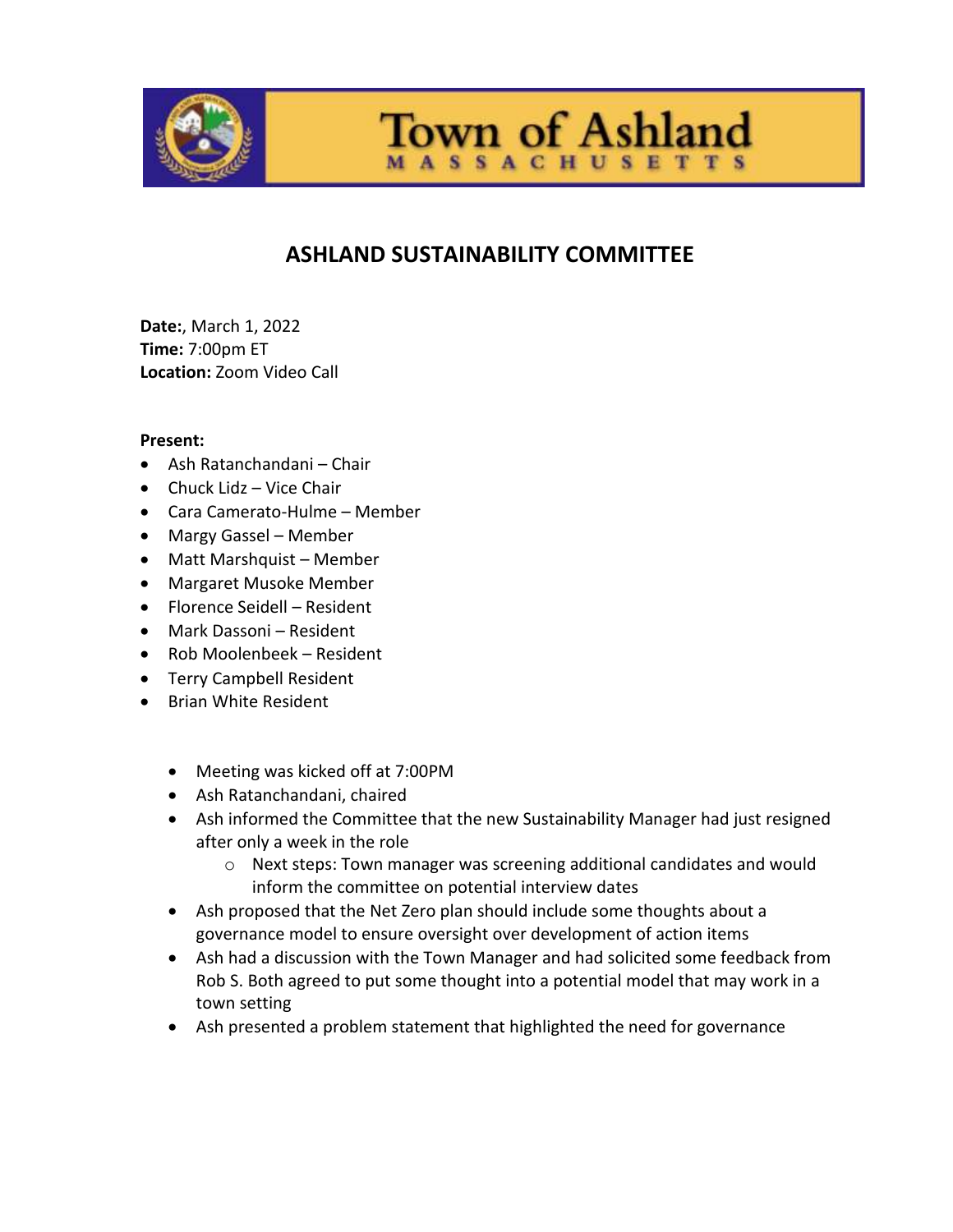# **Problem Statement**

#### / ILLUSTRATIVE

Based on Research, established best practices and stakeholder input we have developed a Strategic framework to achieve Ashland's Net Zero Aspirations

#### Challenge

- . The strategic framework is directionally accurate but not at the level required for implementation
- · Strategies will need to be turned in action plans requiring
- specific areas of expertise
- deep stakeholder engagement
- · Action plan will require different stakeholders and often a different approach
- individual approval (town meeting, a specific board or town policy)
- budgets, timelines and measurement criteria
- · Individual action plans require an accountable party to implement the plan
- . NetZero is not a priority for the other stakeholders

#### We need

- A Multi disciplinary operating team
- Focused on developing action plans
- In line with the strategic framework
- Governed by the Sustainability committee in collaboration with the Select Board and Town leadership
- . The Team would drive specific initiatives while the
	- Sustainability committee focuses on the larger strategy
	- Co Developed focused resolutions that can be
	- > Brought to the right forum for approval AND
	- > Driven to implementation by targeted teams
	- A clear charter with governance and oversight
	- Established measurement criteria to show progress, and allow for course correction

### And a proposal for a potential governance and operating team

## Proposed governance and composition of the operating team



Overall feedback from the Committee was that while the idea held merit the proposal may not fit well in a town setting, and needed additional development. It was decided to defer any vote on the proposal and to develop the idea further post the Town meeting session based on if the Proposed strategy was accepted by the town.

### **Updates on collaboration with the Planning Committee**